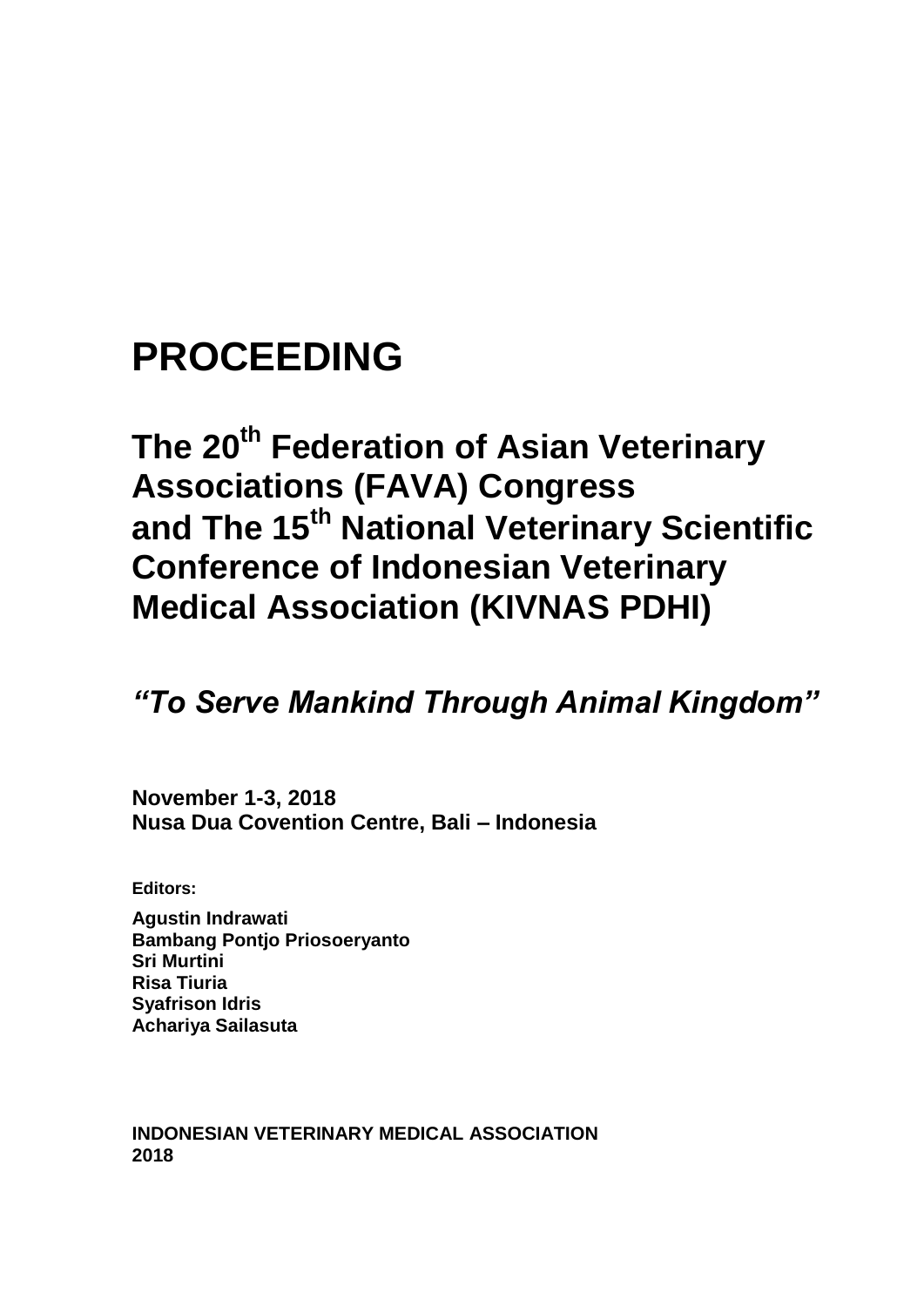### **PROCEEDING**

### **The 20th Federation of Asian Veterinary Associations (FAVA) Congress and The 15th National Veterinary Scientific Conference of Indonesian Veterinary Medical Association (KIVNAS PDHI)**

#### *"To Serve Mankind through Animal Kingdom"*

#### **Advisory Boards**

President of IVMA, Heru Setijanto Sjachrena Lubis R.P. Agus Lelana R.D.Wiwiek Bagja Suparno Saderi **Desianto Budi Utomo** Bambang Pontjo Priosoeryanto **Ronny Mudigdo** 

#### **Executive Committee**

| Chair       | : Bambang Pontjo Priosoeryanto |
|-------------|--------------------------------|
| Co-chair I  | : Siti Komariah                |
| Co-chair II | : Made Restiati                |
| Secretary   | : Ratni Ernita                 |
|             | Fitri Dewi Fathiyah            |
| Treasurer   | : Tri Widharetna               |
|             | Wardhani Endang Setyawati      |

#### **Secretariat**

| Agustin Indrawati       | Handina Rakhmawati | AC Kemal |
|-------------------------|--------------------|----------|
| Priska Eka Setyaningrum | Nani Maerani       |          |

#### **Program Committee**

| Farida Camalia Zaenal | Fitriya Nur Annisa Dewi | Indra Exploitasia Semiawan |
|-----------------------|-------------------------|----------------------------|
| Andhi Trapsilo        | Novi Wulandari          | Carolus Baso Darmawan      |
| Supratikno            | Hera Maheshwari         | Gunadi Setiadarma          |
| Wisnu Wardana         | Andi Wijanarko          | Sugeng Dwi Hastono         |
| Adi Sasmita           | R. Nurcahyo Nugroho     | Nurmansyah                 |
| Syafrison Idris       |                         |                            |

| Chairun Nisa'        | Sri Murtini               | Mokhamad Fakhrul Ulum         |
|----------------------|---------------------------|-------------------------------|
| Risa Tiuria          | Danang Dwi Cahyadi        | Wahono Esthi Prasetyaningtyas |
| Ligaya ITA Tumbelaka | I Ketut Mudite Adnyane    | Ni Luh Putu Ika Mayasari      |
| Kusdiantoro Mohamad  | Dordia Anindita Rotinsulu | Dwi Windiana                  |
| Fauzan Arisandi      | Alif Rahman Rahim         | Herman                        |
|                      |                           |                               |

Surachmi Setyaningsih Retno Wulansari **Herwin Pisestyani** Maya Shofa Gunawan Budi Utomo Pebi Purwo Suseno A.E. Perdanawinata Kuswardani Kuswardani Heni Widyastuti

#### **International Committee Coordinator**

| <b>FAVA Council Meeting</b>            | : Achariya Sailasuta (Thailand) |
|----------------------------------------|---------------------------------|
|                                        | Dau Ngoc Hau (Vietnam)          |
| <b>JSPS Core to Core Joint Seminar</b> | : Tamaki Okabayashi (Japan)     |
|                                        | Naoaki Mizawa (Japan)           |
|                                        | Fumiko Tagami (Japan)           |
| <b>FAVA-AVA Meeting</b>                | : Achariya Sailasuta (Thailand) |
| <b>AVSBN</b> Meeting                   | : Achariya Sailasuta (Thailand) |